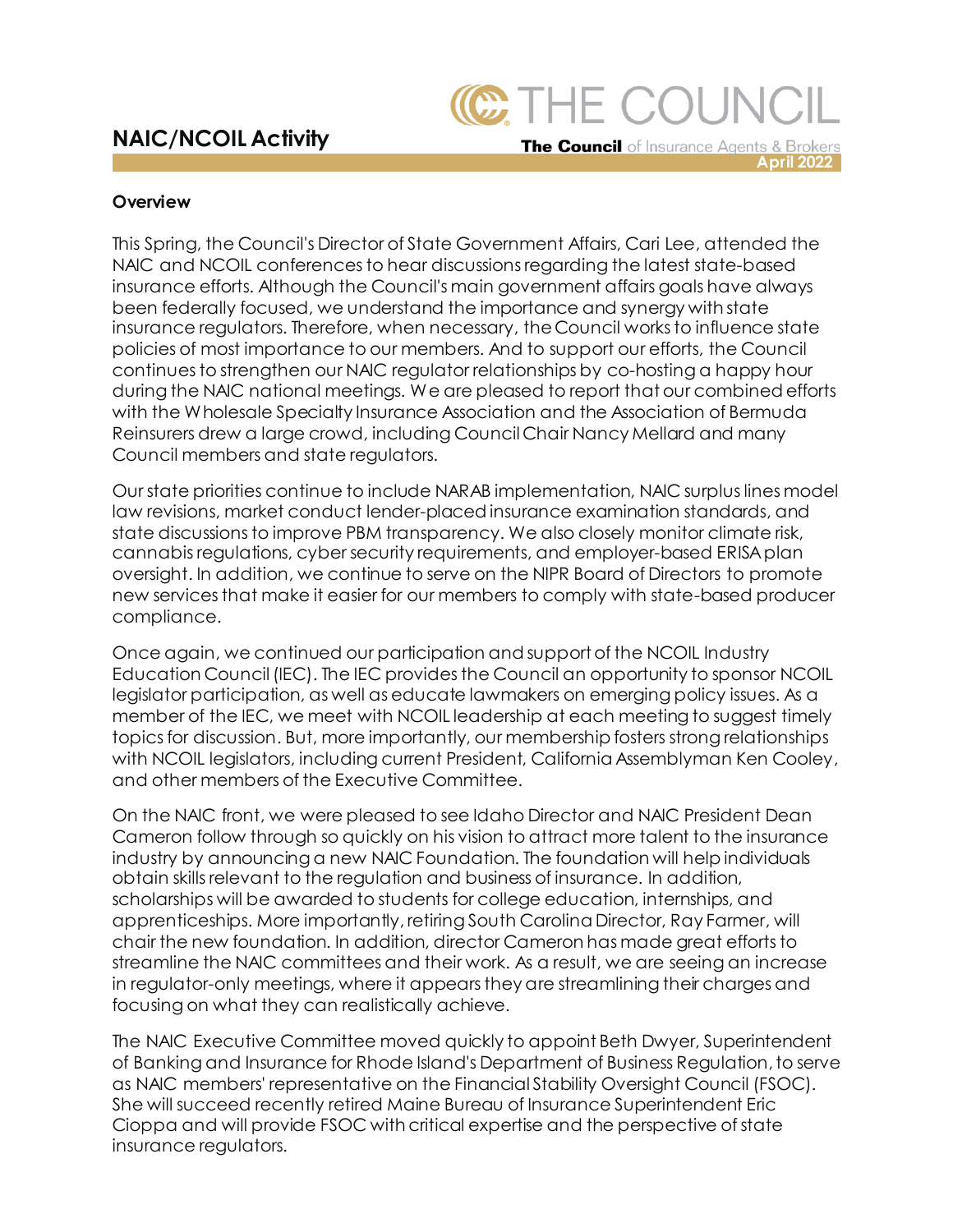Meanwhile, State regulators continue to work through their role with the Center for Medicaid and Medicare (CMS) in enforcing federal legislation related to the No Surprises Act. The same is true for mental health parity, in which the Department of Labor (DOL) has begun enforcing compliance. The DOL's new reporting requirements are informing the future regulation of state-regulated plans. Once again, CMS's Center for Consumer Information and Insurance Oversight (CCIIO) presented before the NAIC Managed Health Care Committee to express their commitment to work with states on the No Surprises Act enforcement, which will prove challenging.

Both NCOIL and NAIC continue to scrutinize data and AI in insurance, with the NAIC recently reporting aggregate data demonstrating insurer use of AI models in private passenger auto. They plan to look at homeowners and life insurance lines this summer. In addition, weather-related climate disasters and resiliency issues continue to be a top priority. As a result, regulators adopted the NAIC Catastrophe (CAT) Center Model of Excellence, which will help states review CAT models and an updated climate risk survey mirroring the Federal Task Force on Climate Risk Disclosure (TCFD) reporting. These new surveys will help state regulators better understand insurer climate risk exposures.

Lastly, the NAIC's new Innovation, Cybersecurity, and Technology (H) Committee, chaired by up-and-coming Maryland Commissioner, Kathleen Birrane, met for the first time during the spring meeting. The Committee will focus on cyber security, data modeling and, most importantly, create a collaborative forum to develop a common framework that can inform each of their workstreams. The forum is another example of Director Cameron's goal of eliminating unnecessary duplication because it will remove redundancies amongst the workstreams.

And finally, NCOIL introduced a regulatory sandbox model law that would allow for new product innovations and potential new flexibilities in the sale and marketing of insurance products.

#### **Innovation, Technology, and Cybersecurity**

The NAIC's new (H) letter committee devoted specifically to Innovation, Cybersecurity, and Technology met for the first time. The Committee began by conducting a few housekeeping measures by moving the Speed to Market Working Group to the Market Regulation (D) Committee and adding the Privacy Protections Working Group under their purview. Then, they appointed a new Innovation in Technology and Regulation Working Group to be chaired by Arizona Commissioner Evan Daniels. The following charges are of interest to CIAB:

- The Big Data and Artificial Intelligence Sub Group presented an aggregate report of the private passenger auto's use of AI models. In addition, they reported the homeowners and life insurance surveys would be underway this summer. There was no discussion about including commercial lines at this time, but they plan to issue a whitepaper intended to inform any future regulatory model law regulations.
- The Privacy and Consumer Protection Working Group announced a new Chair, Virginia's Katie Johnson. They plan to conduct a state survey of privacy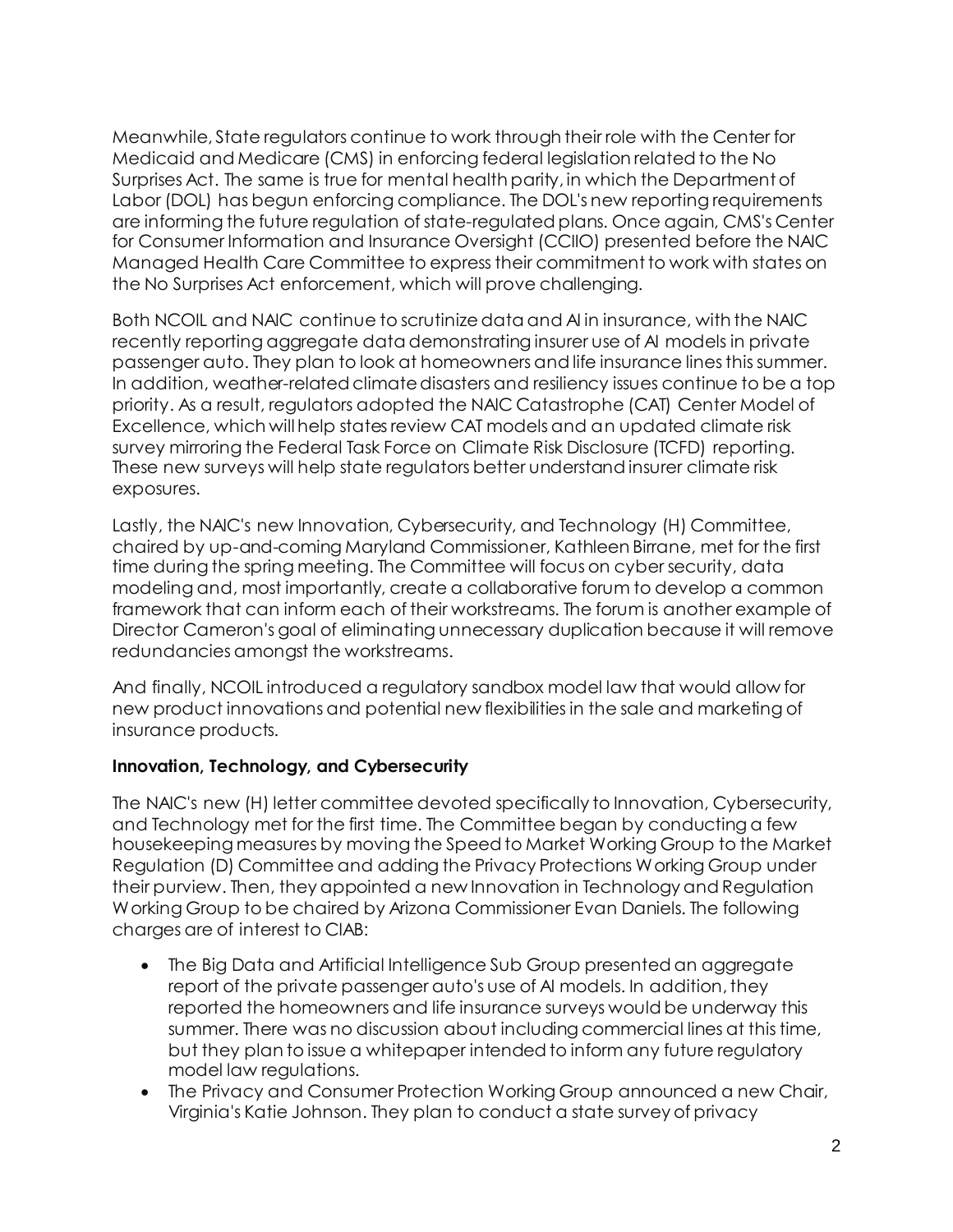protection practices and reporting requirements, issue a whitepaper, and suggest revisions to the NAIC privacy model acts.

#### *Insurance Innovation Regulatory Sandbox*

NCOIL introduced the [Insurance Innovation Regulatory Sandbox Model Act](https://secureservercdn.net/50.62.194.59/33a.fce.mwp.accessdomain.com/wp-content/uploads/2021/10/NCOIL-Draft-Insurance-Sandbox-Model-10-19-21.pdf) based on Kentucky Representative Bart Rowland's legislation [\(KY HB 386\)](https://apps.legislature.ky.gov/record/19rs/hb386.html). The draft model would allow insurers to BETA test products and enable regulators to provide an extended or limited safe harbor from administrative or regulatory action. In addition, the Model specifies that innovation applications must consider consumer value, public interest and be economically viable for the applicant with the appropriate consumer protections that do not pose an unreasonable risk.

The possibility of insurance departments waiving specific statutes in a sandbox setting that otherwise cannot be waived outside the sandbox is important to the broker community. Especially the potential for regulators to waive regulations that could create an unlevel playing field, such astemporarily relaxing licensing, marketing, and rebating requirements.

## **General Producer Topics**

The Council continues to prioritize our focus on implementing the NARAB board. In addition, to our extensive federal efforts, we will continue collaborating with the NAIC to identify Commissioner nominees for submission to the White House.

Meanwhile, the NAIC Producer Licensing Task Force has not met since the December meeting. This year, the Task Force will be chaired by Kentucky Commissioner Sharon Clark and South Dakota Director Larry Deiter and is charged with identifying barriers to licensure, such as prior cannabis convictions. In addition, the Council has begun discussions with industry trade groups regarding a strategy to minimize the burden of surplus lines broker designations.

# **Healthcare**

In addition to the No Surprises Act implementation, legislators also discussed the federal 340B program and exposed [a potential draft model law](https://secureservercdn.net/50.62.194.59/33a.fce.mwp.accessdomain.com/wp-content/uploads/2022/03/Draft-340B-Language-1.pdf). The program enables covered entities to stretch scarce federal resources as far as possible, reaching more eligible patients and providing more comprehensive services. Concerns were raised by Texas Representative and Physician Tom Oliverson on whether certain providers and hospitals were "double-dipping." He mentioned that large health systems and wealthy non-profit hospitals are taking advantage of the reimbursements. At the same time, legislators heard from Hopewell Health, a federally qualified health center, how critical the 340B program is to their overall financial operations. Any restrictions or decrease in reimbursement rates would have devastating effects on the comprehensiveness of their programs.

Meanwhile, the NAIC'sImproper Marketing of Health Insurance Working Group met in an open session to discuss continued problems with limited health benefits and noninsurance products marketed as comprehensive health coverage. In addition, the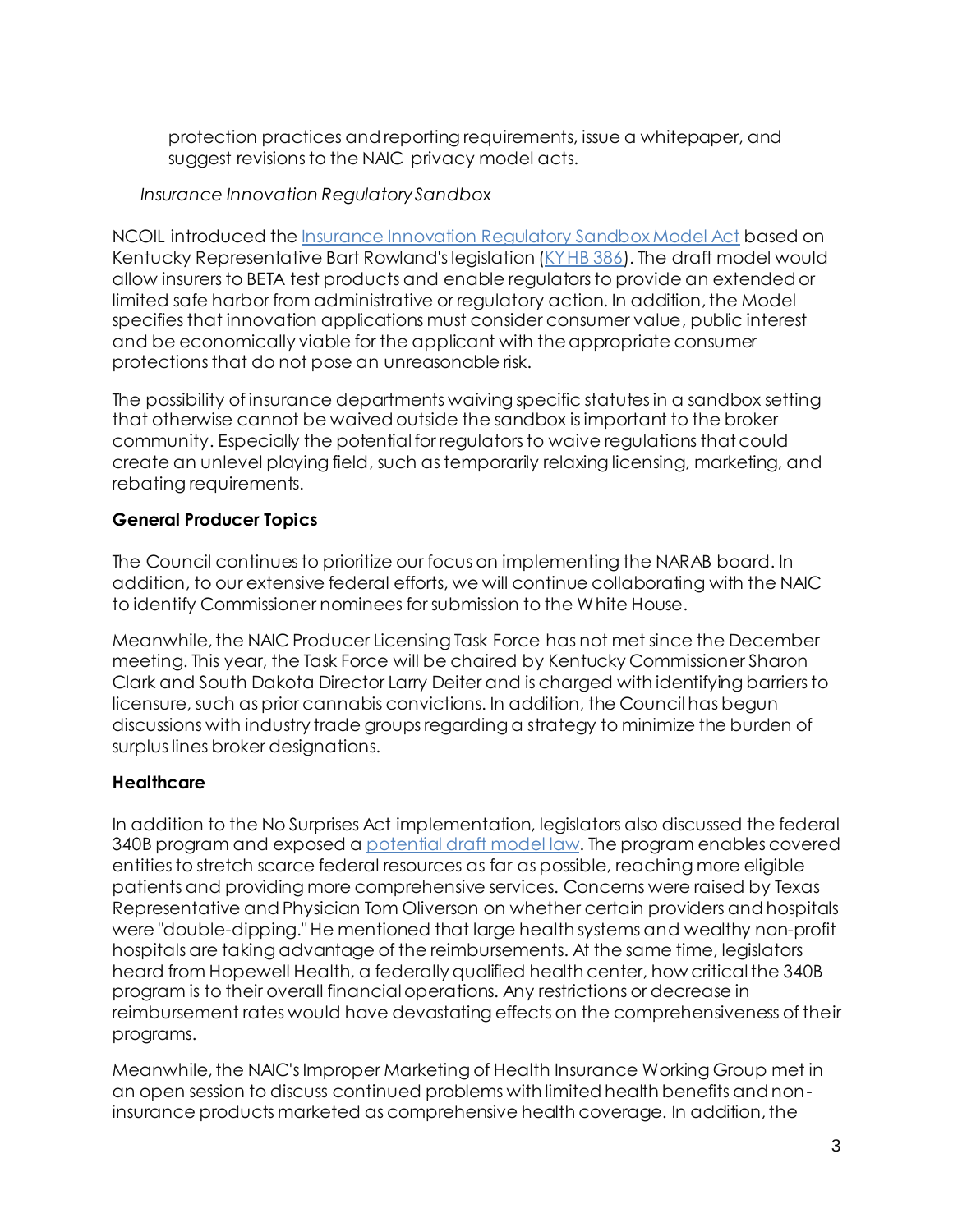NAIC Managed Health Insurance Committee heard an update from CCIIO on the No Surprises Act implementation, mental health parity enforcement, and continued regulation of Pharmacy Benefit Managers (PBMs).

#### *No Surprises Act (NSA)*

Once again, the NAIC heard from Jeff Wu, Acting Deputy Administrator at CCIIO, on updating state regulators on the new NSA rules and future regulations. CCIIO continued to express its commitment to working with states on enforcement and jurisdiction matters when possible and mentioned they have reached out to states to discuss collaborative enforcement (at least two states are still waiting to hear from them). The new Help Desk went live on January 1st and is expected to generate enforcement action when necessary, although CCIIO reiterated enforcement efforts would need to be coordinated with each state. Most of the initial inquiries were looking for information, but it has shifted to providers with arbitration dispute concerns.

Furthermore, the NAIC Regulatory Framework Task Force, led by Kansas Commissioner, Vicki Schmidt, heard an update from Georgetown University's Center on Health Insurance Reforms (CHIR) and it[sinteractive map](https://www.google.com/url?client=internal-element-cse&cx=008355105946167973810:pizbhsy2noa&q=https://surprisemedicalbills.chir.georgetown.edu/state-efforts/&sa=U&ved=2ahUKEwj26cza25b3AhW7jokEHf-5C18QFnoECAMQAQ&usg=AOvVaw2erYRuAfTJJ62oFtlbYctb) outlining the roles of federal and state officials on various aspects of the NSA. In addition, the CHIR is working on an issue brief based on interviews with 12 state departments of insurance (DOIs) on their approaches to NSA implementation. The CHIR's future work includes: 1) studying state-based marketplace (SBM) outreach and advertising efforts during the most recent open enrollment period; 2) comparing network adequacy rules across the marketplaces and Medicaid managed care organizations (MCOs); 3) state efforts to improve compliance with the MHPAEA; and 4) SBM efforts to improve health equity.

## *Mental Health Parity*

Regulators invited Amber Rivers, the Director of the Department of Labor's (DOL) Office of Health Plan Standards and Compliance Assistance (OHPSCA), to provide an update on mental health parity compliance for ERISA plans. She noted enforcement and compliance are very high prioritiesfor the Secretary and summarized the recent findingsfrom the lates[t report to Congress.](https://www.dol.gov/sites/dolgov/files/EBSA/laws-and-regulations/laws/mental-health-parity/report-to-congress-2022-realizing-parity-reducing-stigma-and-raising-awareness.pdf) Specifically, the DOL issued 156 letters to plans and issuers requesting comparative analyses for 216 unique NQTLs across 86 investigations. They found many plans were unprepared, and none provided sufficient responses, with many cases of unsupported conclusions. Plans have just 45 days to submit corrective action plans. DOL will issue itsfollowing report in October and will issue a proposed rule soon in light of the deficiencies.

Tim Clement from the American Psychiatric Association provide[d an example](https://content.naic.org/sites/default/files/national_meeting/MHPAEA%20WG%20Materials%20-%20NQTL%20Example.pdf) of a sufficient response to help health plans demonstrate compliance. He said the analysis does not need to be a thesis, but it must provide the evidentiary standards, process, and strategies used to conduct the comparative analysis. He cautioned against attaching documents that make it harder for the regulators to determine compliance and suggested documents should only provide evidence of compliance.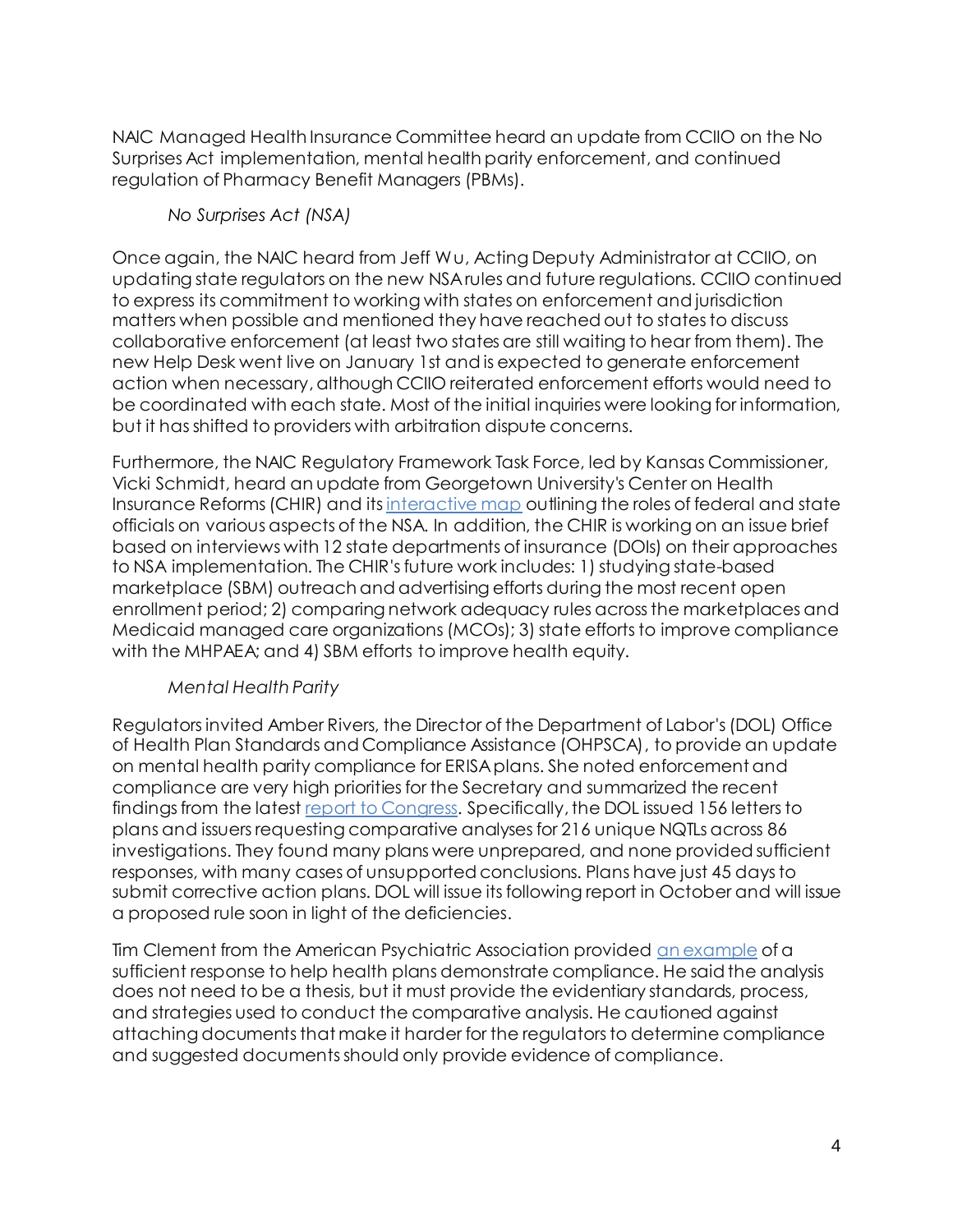#### *NAIC PBM Efforts*

The NAIC PBM subgroup continues to meet to discuss their upcoming whitepaper, which will provide states with a current landscape of PBM regulations and regulatory best practices. Since the December meeting, the Subgroup has held a series of regulator-only organizational meetings to gather information and look at the total charge and what other possible resources or informational meetings might be needed. They also heard from Oklahoma and Oregon about their recent PBM enforcement and transparency efforts. In particular, Oklahoma has been actively enforcing itsregulations and is currently involved in five settlement agreements with PBMs, including \$2.6 million in reimbursements to pharmacies, and has enforced \$2.7 million in penalties. NAIC Consumer Representative, Carl Schmid, advocated for an NAIC model law, although it's doubtful the Subgroup will consider his request given the NAIC failed to adopt a model last summer.

The Subgroup will continue meeting periodically to work on the white paper outline, including analysis of the *Rutledge v. PCMA*, *PCMA v. Wehbi*, and likely the recent [PCMA vs. Mulready](https://www.bloomberglaw.com/public/desktop/document/PharmaceuticalCareManagementAssociationvMulreadyetalDocketNo519cv/10?1649972844) decisions.

## *High Deductible Health Plans (HDHPS) and Copay Accumulators*

Last year, NCOIL adopted it[s copay accumulator model law](https://secureservercdn.net/50.62.194.59/33a.fce.mwp.accessdomain.com/wp-content/uploads/2021/11/NCOIL-Accumulator-Model-11-20-21.pdf), allowing drug coupons to count towards health plan deductibles. Momentum from the NCOIL model caught the attention of the NAIC Regulatory Framework Task Force, which heard a discussion on the issue of health savings accounts (HSAs) tax status. The speakers discussed potential conflicts of state copayment accumulator ban laws with federal requirements related to HSA-qualified HDHP plans and continued eligibility to contribute to an HSA in light of such a law. In addition, the Task Force discussed potential solutions and options to address this issue, including a suggestion that the Task Force consider developing a model bulletin that state DOIs can use to educate consumers. The presenters also suggested model language for states contemplating legislation banning copayment accumulator use as a carve-out for HSA-qualified HDHP plans to address any potential conflict with federal HSA-qualified HDHP plan requirements.

## *Public Option*

NCOIL held an open session on state public option laws. Of note, Sally Pipes, President & CEO, Thomas W. Smith Fellow in Health Care Policy, Pacific Research Institute, presented why public options might not be a good choice. She argued a governmentrun insurance plan would not be subject to the same rules as private insurers and could price them out of the market. In addition, States could make providers require such a plan, driving providers away from potentially lower-paying private insurers. Currently, Washington [\(Washington Chapter 364](https://lawfilesext.leg.wa.gov/biennium/2019-20/Pdf/Bills/Session%20Laws/Senate/5526-S.SL.pdf)), Nevada [\(Nevada SB 420](https://www.leg.state.nv.us/Session/81st2021/Bills/SB/SB420_EN.pdf)), and Colorado [\(Colorado HB 21-1232\)](https://leg.colorado.gov/sites/default/files/2021a_1232_signed.pdf) have public option legislation, and Connecticut hastried three times since 2019. Connecticut's latest proposal would allow some people to join state employee plans, which still entails pitfalls. She said New York was flirting with a public option and single-payer and that 16 states are considering legislation in this area.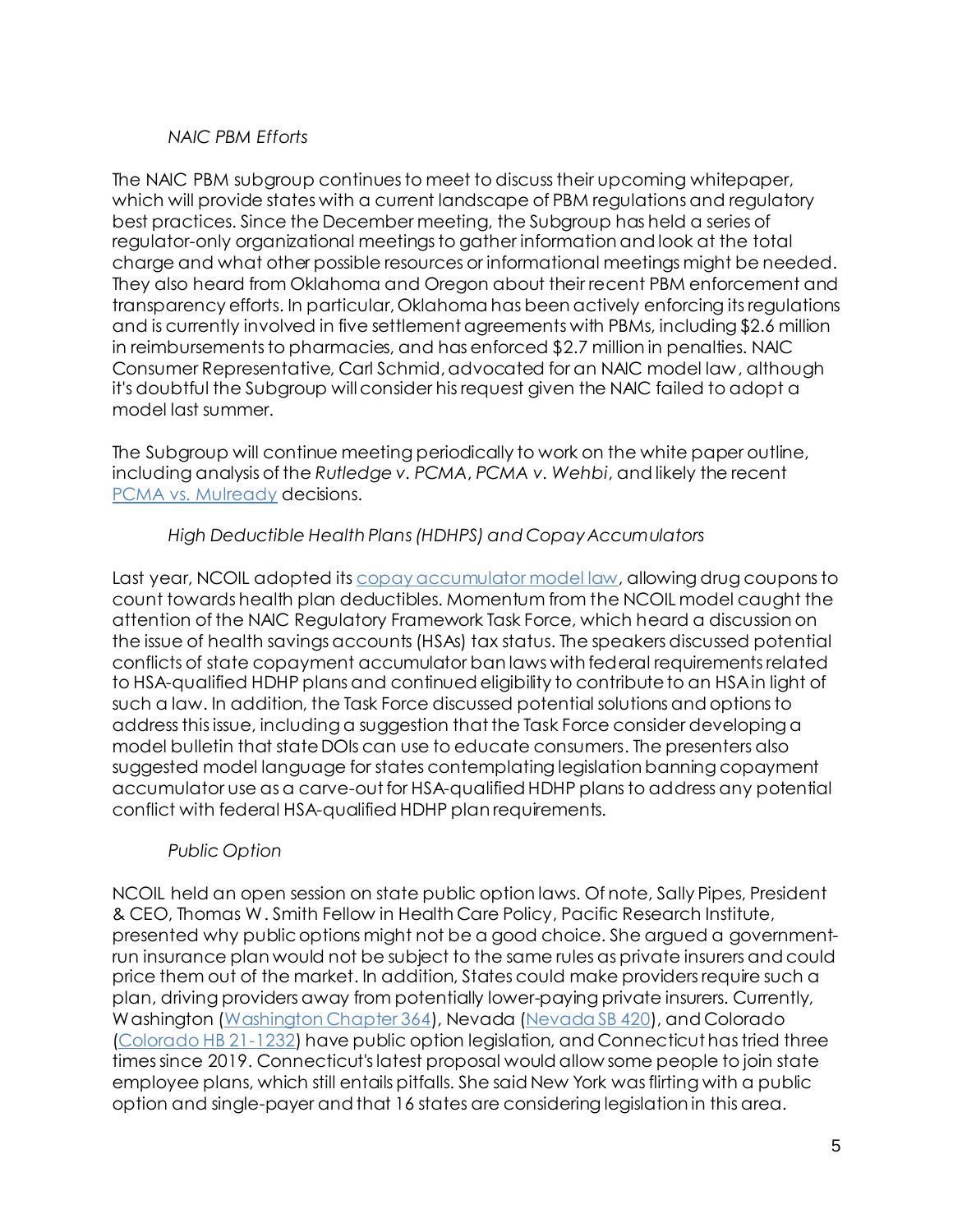Connecticut Legislator Rep. Tammy Nuccio said that public option plans mislead consumers because they often think they are a better plan. She believes, in most cases, the public option does not reduce premiums or offer more comprehensive coverage.

# **Property & Casualty**

*Surplus Lines Nonadmitted Insurance Model Act Revisions*

The NAIC Surplus Lines Task Force met virtually prior to the national meeting to discuss revisions to the Nonadmitted Insurance Model Act [\(model #870\)](https://www.google.com/url?client=internal-element-cse&cx=012416555441880592692:n8fkiw-ozik&q=https://content.naic.org/sites/default/files/inline-files/MDL-870.pdf&sa=U&ved=2ahUKEwiUqNfqxJ31AhWEkokEHe8_B-wQFnoECAQQAQ&usg=AOvVaw2hFeKNn2io4G5Bq6HplPIS). The revisions are to bring the NAIC model in line with the Nonadmitted and Reinsurance Reform Act of 2010 (NRRA). The NRRA creates a uniform system for non-admitted insurance premium tax payments based on the policyholder's home state and encourages the states to develop a compact or other procedural mechanism for uniform tax allocation. Most importantly, it establishes regulatory deference for the insured's home state. Furthermore, Section 521 of the NRRA establishes a system of allocation of premiumsfor "affiliated groups." It does not do so for unaffiliated groups, nor does it mention an unaffiliated group anywhere in the statute.

The Council has been working alongside the Wholesale and Specialty Insurance Association (WSIA) by providing joint comments to the drafting group regarding the definition of "home state" for unaffiliated groups and that treating unaffiliated groups differently from affiliated groups would undermine the purpose of the NRRA and create confusion in the marketplace. The model act drafting group is considering our comments and intendsto have a revised model ready for consideration for the Task Force before the summer meeting.

## *Cannabis Working Group*

The NAIC continues its work drafting a cannabis white paper, which will provide an update on the regulatory issues related to insurance in the cannabis industry and includes a section covering the impact of the lack of admitted insurers, seed to sale needs for each segment, and vertically integrated niche players. The working group is also collaborating with the Producer Licensing Task Force to conduct a study on whether or not cannabis-related convictions prevent individuals from obtaining insurance licenses.

During their meeting, they heard from Susan Donegon, Chief Regulatory Services Officer at National Council on Compensation Insurance,about Congress's Cannabis Opportunity Act, authored by Senate Majority Leader Chuck Schumer (D-NY), Senator Cory Booker (D-NJ), and Senator Ron Wyden (D-OR). The Act would remove cannabis from the federal list of controlled substances and empower states to implement their own laws. But, most importantly, it would allow access to insurance for cannabis-related businesses.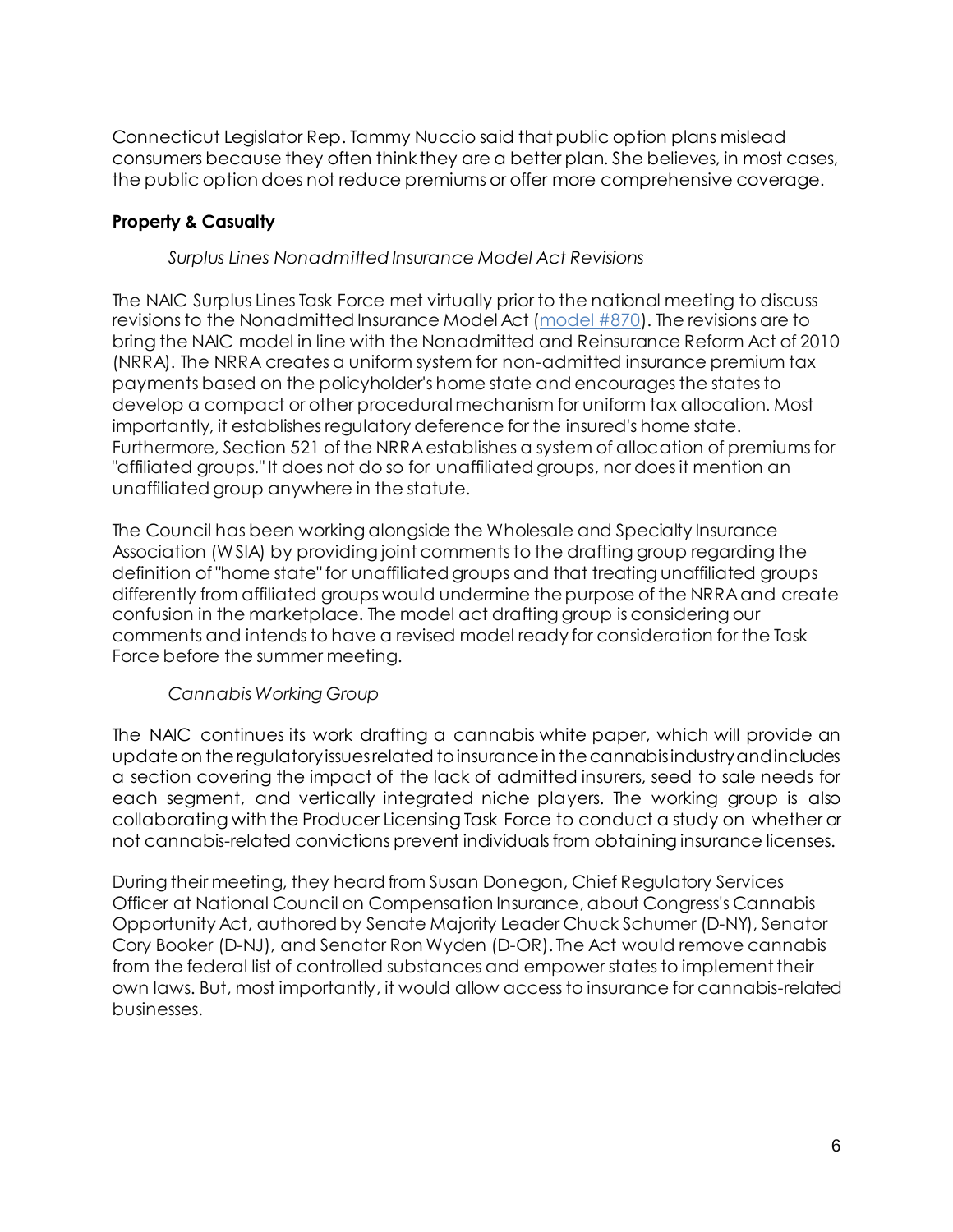## *Catastrophe/Natural Disaster Mitigation & Response*

The NAIC Climate and Resiliency Task Force remains committed to reviewing the solvency of insurers who are increasingly exposed to extreme climate risk. As a result, they finalized the following new initiatives:

- Adopted the NAIC Catastrophe Model Center of Excellence (COE) within the Center for Insurance Policy and Research (CIPR). The center will analyze and provide reports on insurer CAT models to state insurance departments; however, they will not make recommendations suggesting approval or denial of any submitted models.
- Adopted a revised NAIC climate risk survey, which creates a common framework that aligns with th[e Financial Stability Board's Task Force on Climate-](https://www.fsb-tcfd.org/)[Related Financial Disclosure](https://www.fsb-tcfd.org/) (TCFD) reporting requirements. Beginning in November of this year, 15 states will utilize the new survey for nearly 400 insurers. The industry lobbied to delay the reporting requirements for new companies until 2023 but failed to gain enough support despite multiple efforts throughout the adoption process.
- Created a[n International Association of Insurance Supervisors \(IAIS\) Climate Risk](https://www.iaisweb.org/page/supervisory-material/financial-stability/global-insurance-market-report-gimar)  [Steering Group](https://www.iaisweb.org/page/supervisory-material/financial-stability/global-insurance-market-report-gimar) to develop a gap analysis of the global standards for climate risk and whether or not updates are needed. Oregon Commissioner Andrew Stolfi will serve as the NAIC's representative.

NCOIL invited Connecticut Commissioner Andrew Maisto share the work in his state, such as the enactment of  $SB$  1202 and a 2021 survey of Connecticut insurers which found that 75% of surveyed carriers were working on climate change. In addition, Commissioner Mais said work was being done to stimulate the underdeveloped private flood insurance market, including removing obstacles such as the three-declinations hurdle for access to surplus lines products.

#### *Workers Compensation*

The NAIC Worker's Compensation Task Force heard a presentation from NAIC's Assistant Director of Financial Policy and Legislation, Brooke Stringer. She flagged federal legislation that would have required funding for the DOL office of workers compensation to monitor state workers' compensation programs, including creating a national commission. She noted a Congressional Subcommittee on workforce protections is looking at this issue and touched on DOL's authority to reinstitute the adequacy of the state workers' compensation program. A recent mark-up on this bill would have prohibited the DOL from monitoring state programs but failed on party lines. NAIC has not seen such a focus on advanced oversight of state workers' compensation programs in recent years. Of course, commissioners are concerned with maintaining state oversight given the different models states use to run their programs and that not all programs are administered within the DOI. However, any oversight changes would undoubtedly affect rates.